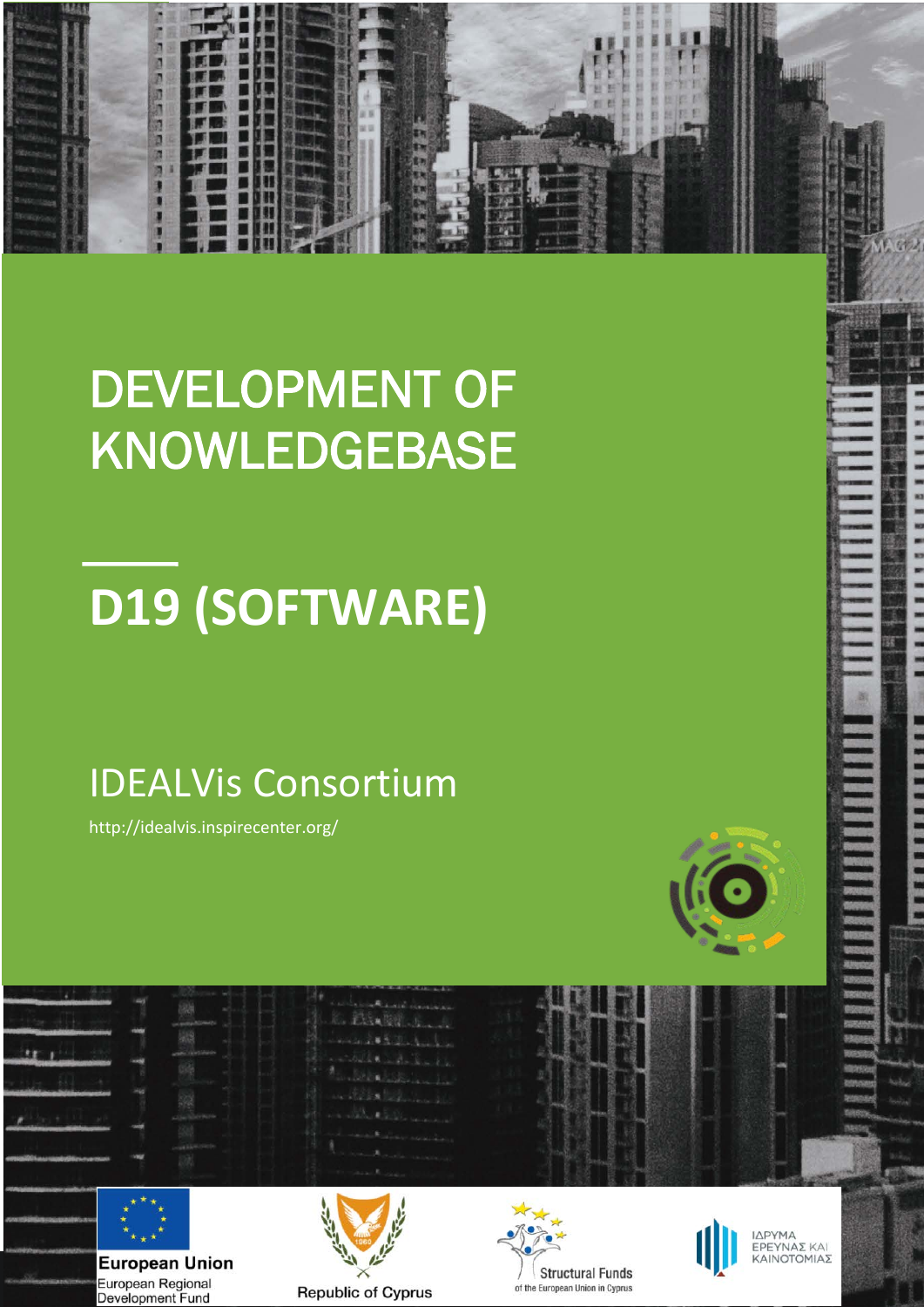## Executive Summary

This deliverable provides an overview of the KnowledgeBase, which is one of the fundamental layers that make up the IDEALVis platform architecture. The KnowledgeBase serves as a centralized repository that holds various types of data (i.e., generated information, information models, monitoring data and analytic algorithms) and further communicates those with various cooperating services e.g., Adaptation Engine. More specifically, this deliverable provides an overview of the KnowledgeBase by (i) providing an in-depth view of the platform's underlying database, and (ii) by presenting the architecture and design of (a) the Data Service which enables data querying, manipulation i.e., filtering and aggregation for transforming low-level data to high quality information; and (b) the Analytics Service which further transforms queried data using analytical algorithms into reports that can be visualized.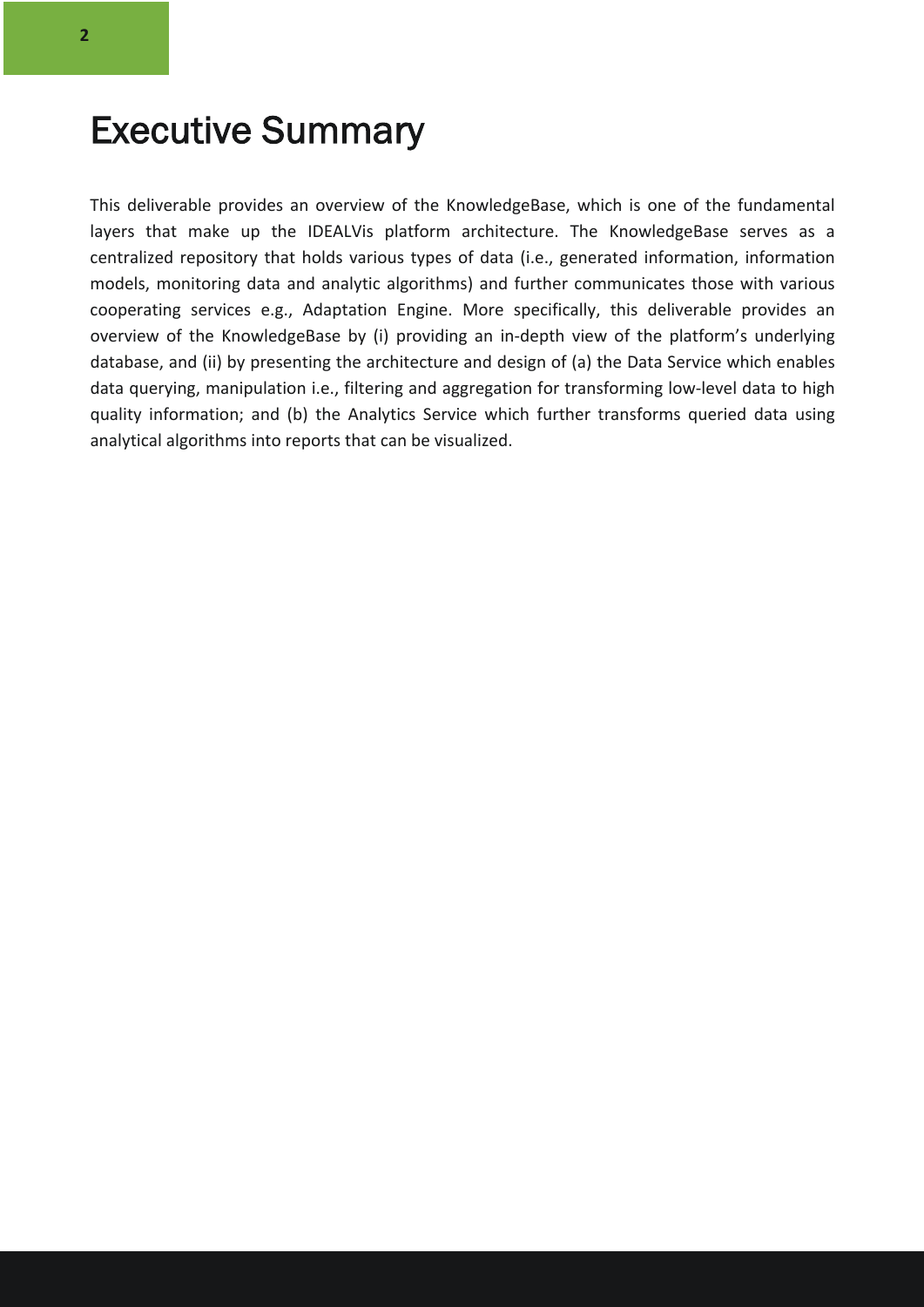## **Table of Contents**

|                | $\mathbf{1}$ |     |  |  |
|----------------|--------------|-----|--|--|
|                |              | 1.1 |  |  |
|                |              | 1.2 |  |  |
| $\overline{2}$ |              |     |  |  |
|                |              | 2.1 |  |  |
|                |              | 2.2 |  |  |
|                | 3            |     |  |  |
|                |              | 3.1 |  |  |
|                |              | 3.2 |  |  |
| 4              |              |     |  |  |
|                |              | 4.1 |  |  |
|                |              | 4.2 |  |  |
|                | 5            |     |  |  |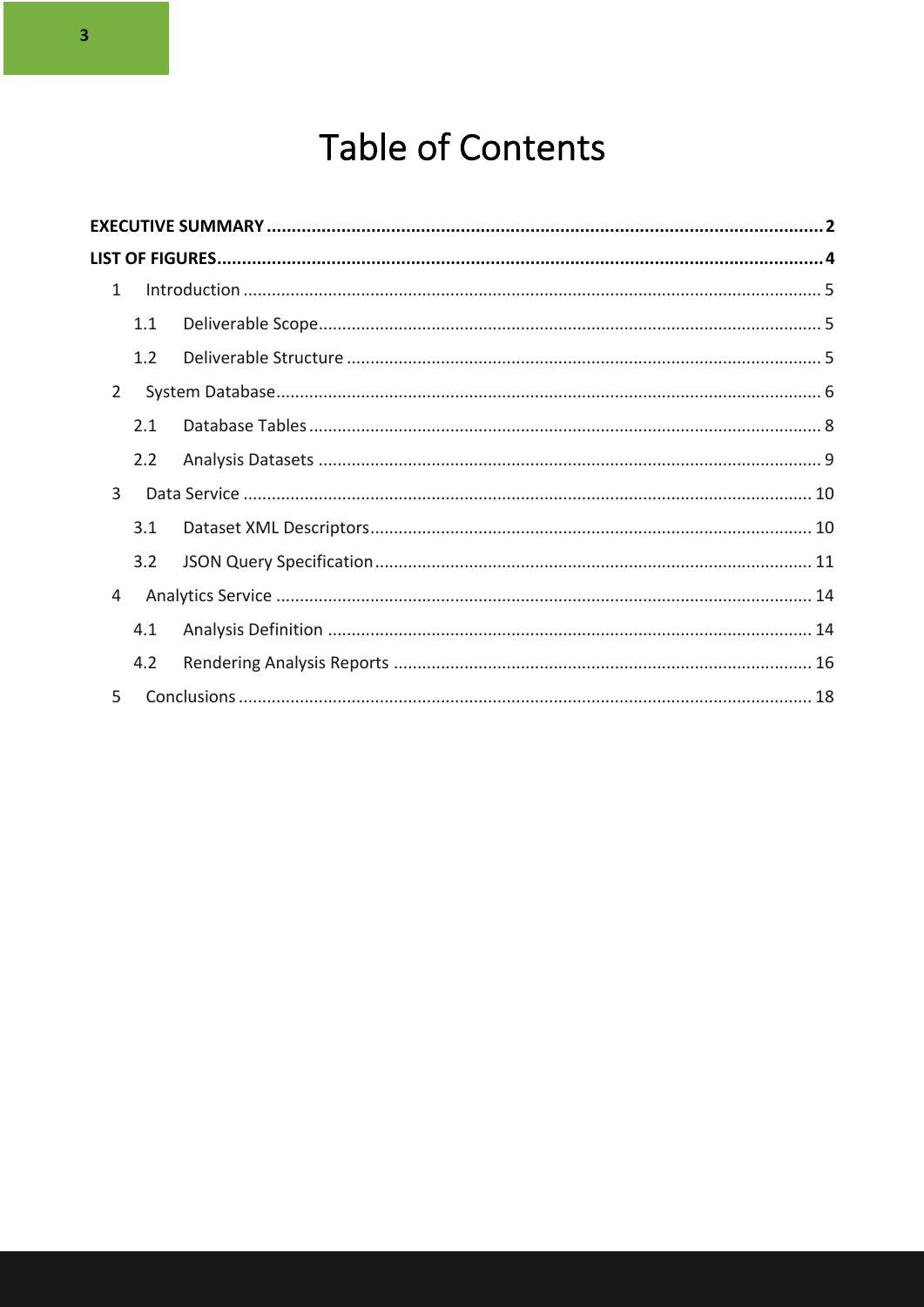## List of Figures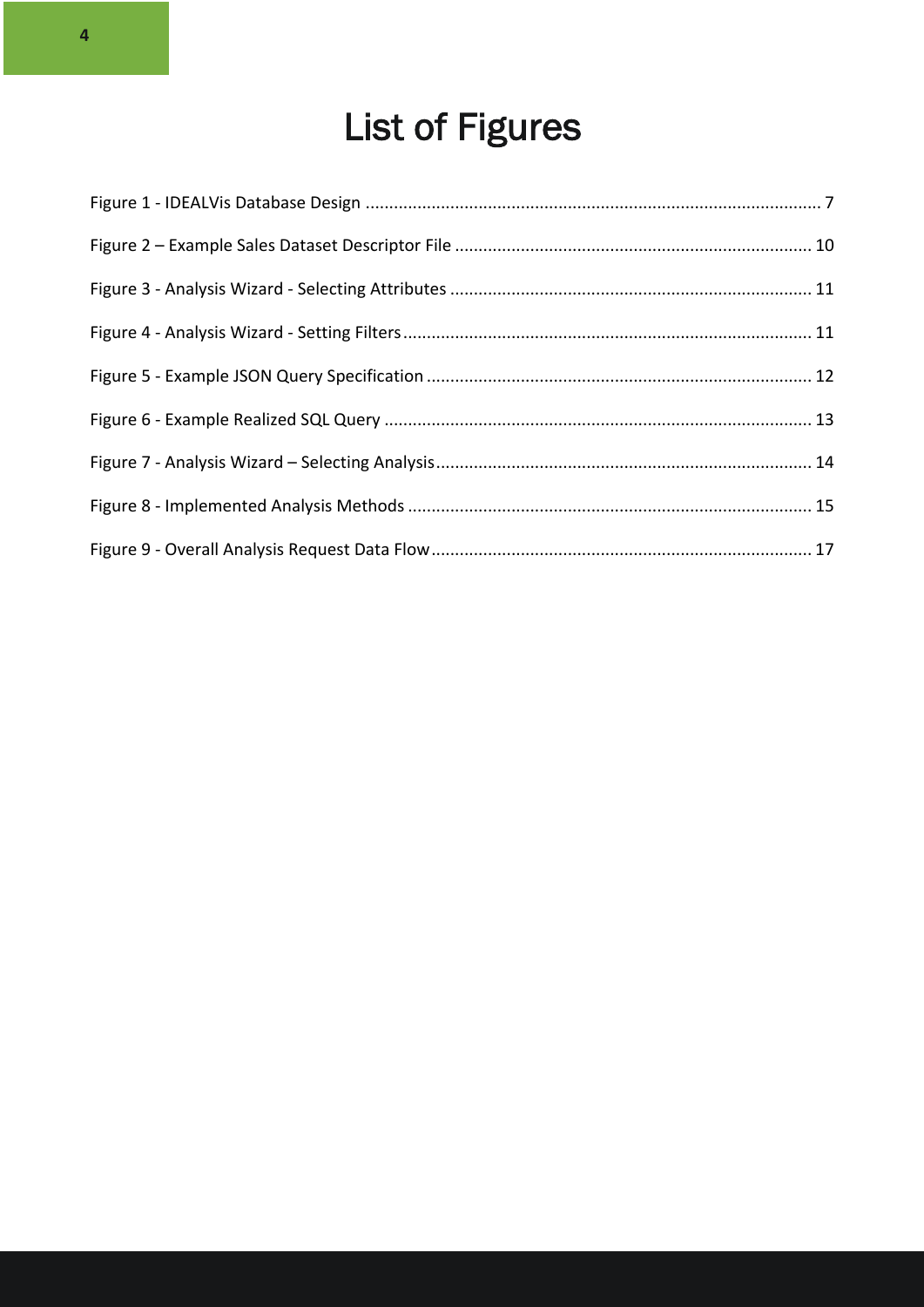## 1 Introduction

#### *1.1 Deliverable Scope*

This deliverable will focus on providing the architecture and the design of the KnowledgeBase layer found at the core of the IDEALVis platform. We will use references to code, XML/JSON configuration files and present visual diagrams (e.g., database diagrams) to illustrate the inner operations and structure of the various components (i.e., Database, Data Service and Analytics Service) under the layer of interest. The architecture and design principles applied during the development of the KnowledgeBase ensure that each component has high modularity and maintainability, while the same time preserving the lowest possible coupling between software components (i.e., changes and extensibility are feasible).

#### *1.2 Deliverable Structure*

The reset of the deliverable is structured as follows:

- Section 2 provides an overview of the system's database.
- Section 3 introduces the Data Service and describes the inner operations that allow for dataset querying.
- Section 4 introduces the Analytics Service and demonstrates how it consumes query results to produce analysis reports.
- Section 5 concludes the deliverable.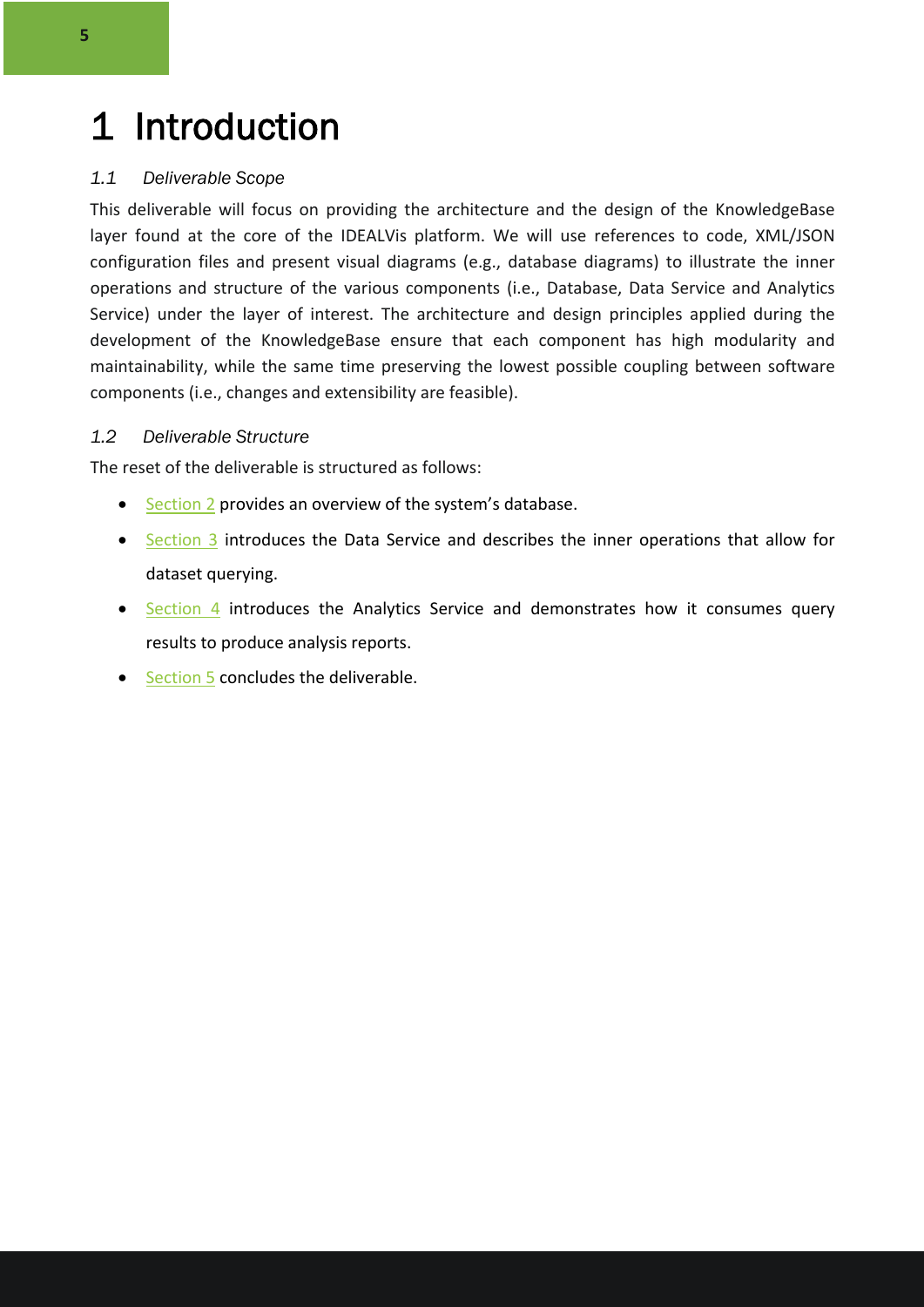The project's knowledge base is built using Microsoft's SQL Server<sup>1</sup> database server and data management operations are performed using Transact  $SQL^2$ . The platform was developed using ASP.NET Web APIs<sup>3</sup> and Entity Framework Core<sup>4</sup>, an open-source and cross-platform objectrelational mapper (O/RM), which enables us (using database migrations<sup>5</sup>) to interact and build the database by defining .NET objects in the C# language.

The current knowledgebase design is illustrated by the diagram in Figure 1, depicting only the most prominent tables of the database and their relationships. The design is user centric, allowing all interactions to be performed through the users table (AspNetUsers). Note that some tables presented to the left of the diagram in Figure 1 do not establish relationships with other tables. In the next sub-section, we provide a short description for each database table to further facilitate the readers understanding of the schema in Figure 1.

<sup>1</sup> https://www.microsoft.com/en-cy/sql-server/sql-server-downloads

<sup>2</sup> https://docs.microsoft.com/en-us/sql/t-sql/language-reference?view=sql-server-ver15

<sup>3</sup> https://dotnet.microsoft.com/apps/aspnet/apis

<sup>4</sup> https://docs.microsoft.com/en-us/ef/core/

<sup>5</sup> https://docs.microsoft.com/en-us/ef/core/managing-schemas/migrations/?tabs=dotnet-core-cli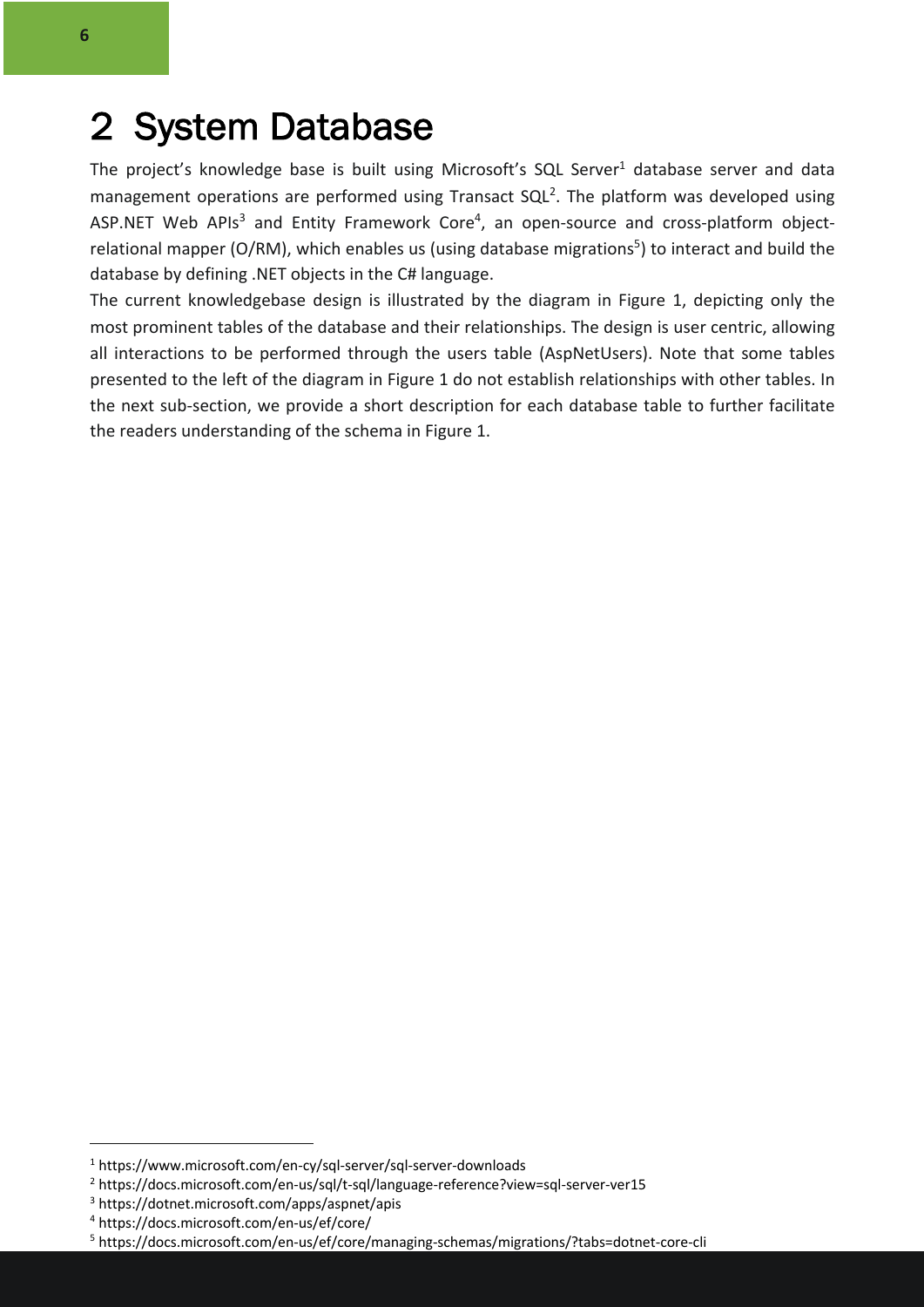**7**



*Figure 1 - IDEALVis Database Design*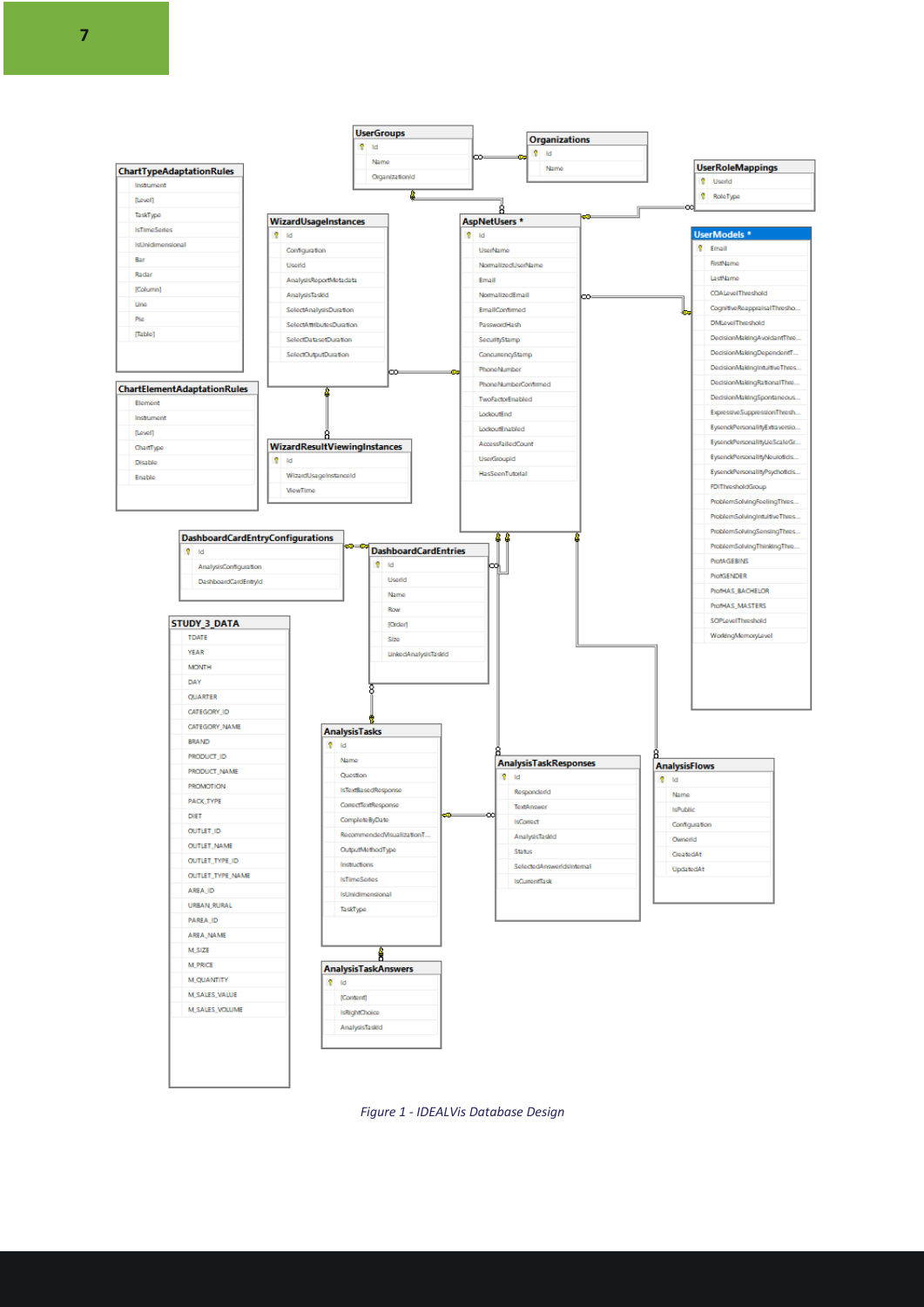#### *2.1 KnowledgeBase Tables*

- **AspNetUsers:** Stores user's information such as profile and authentication information.
- **UserRoleMappings:** The role for each user is stored in this table.
- **UserModels:** Stores the user model for each of the users.
- **UserGroups:** This table maintains the user's group. A group represents a team within an organization (i.e., data preparation department). Groups are assigned to organizations (see below).
- **Organizations:** This table maintains the user's organization. An organization has many user groups.
- **WizardUsageInstances:** This table is used for storing the user's interactions when constructing analyses through the Analysis Wizard Interface (used for analysis tracking and pattern discovery). Each time a user creates or changes an analysis via the Analysis Wizard, the resulting analysis configuration and the time taken to perform every step of the Analysis Wizard are recorded in this table.
- **WizardResultViewingInstances:** This table is used for storing the user's view time with any analysis report (i.e., time spent gazing at a particular Analysis Wizard output). This data is used for analysis tracking and pattern discovery. Each time a user comes across an analysis report, this table is populated with a new time record related to a specific WizardUsageInstance that was used to create that report.
- **AnalysisFlows:** This table keeps all Analysis Wizard configurations (or analysis flows) that a user saved for later use.
- **DashboardCardEntries:** Dashboard cards (i.e., widgets) for every user are stored in this table. Information for every card regards the card's placement on the dashboard i.e., size and positioning. Moreover, a specific DashboardCardEntry is linked to a specific Analysis Task.
- **DashboardCardEntryConfigurations:** This table keeps a JSON query specification that defines the contents (i.e., analysis report) of each dashboard card.
- **AnalysisTasks:** This table keeps all the tasks that data analysts within an organization must solve. Tasks are defined by an Executive Data Analyst user.
- **AnalysisTasksAnswers:** For each analysis task that can be addressed using one of multiple answers (i.e., multiple choice task), this table keeps all the possible task answers, including an indicator to the correct answer.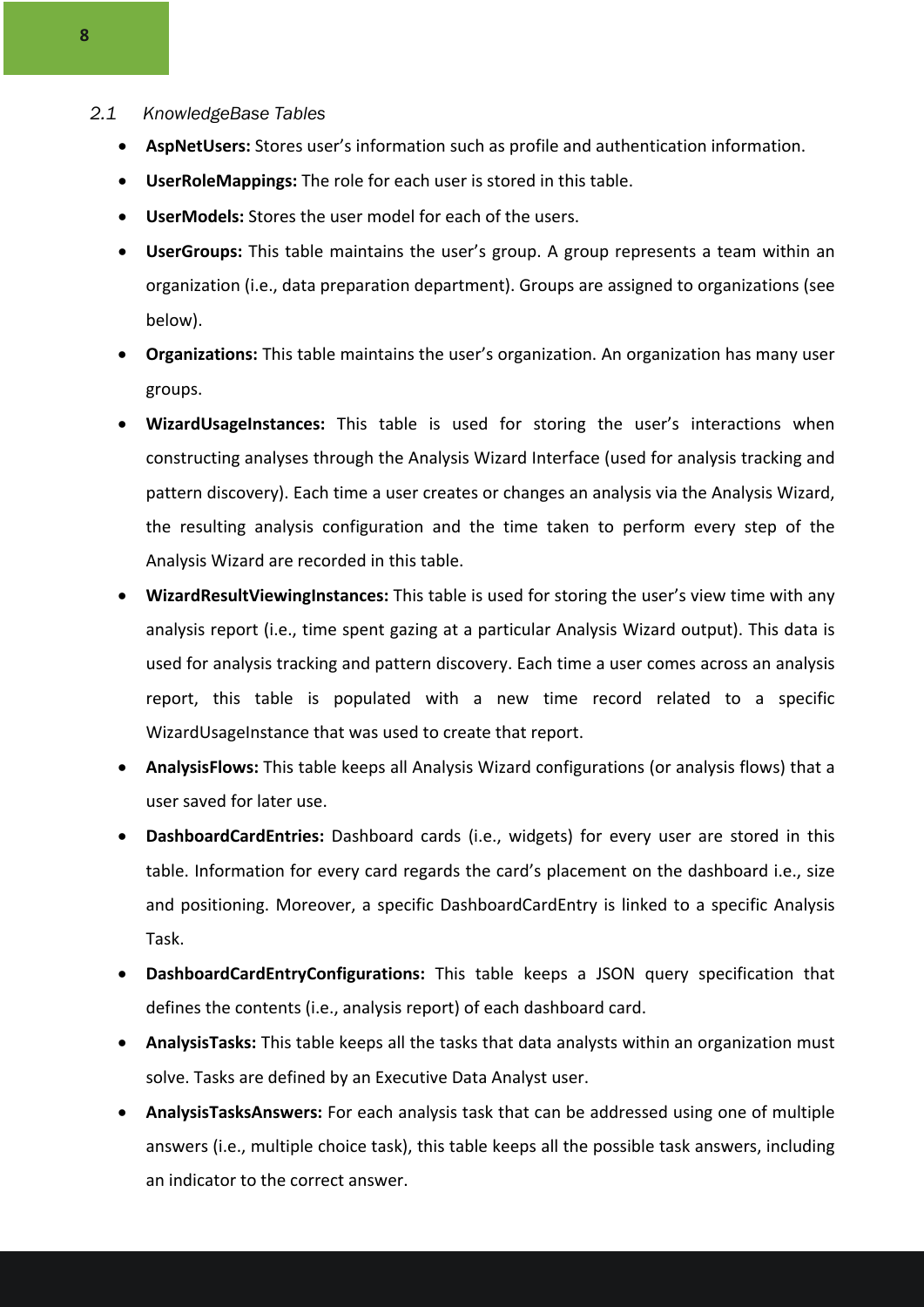- **AnalysisTaskResponses:** This table keeps all analysis task responses provided by users for each task. Moreover, this table marks which tasks are assigned to which users.
- **ChartTypeAdaptationRules:** All the adaptation engine rules that are used for selecting the best fit data visualization type.
- **ChartElementAdaptationRules:** All the adaptation rules that are used for selecting different visual element adaptations to be applied on the best fit data visualization.
- **<EXTERNAL\_DATA>:** Any data that are used for exploration and analysis purposes are imported into the database as an external table (e.g., STUDY\_3\_DATA).

#### *2.2 Analysis Datasets*

The Data Service supports both locally stored data (see <EXTERNAL DATA> in the previous section) or connecting to datasets that are maintained on external to the platform sources/servers. These datasets are the ones which users explore for addressing the analysis tasks assigned to them. To support the studies, we opted for the former option (i.e., to include the analysis dataset in the platform's database) for ensuring a smoother and seamless pilot study deployment.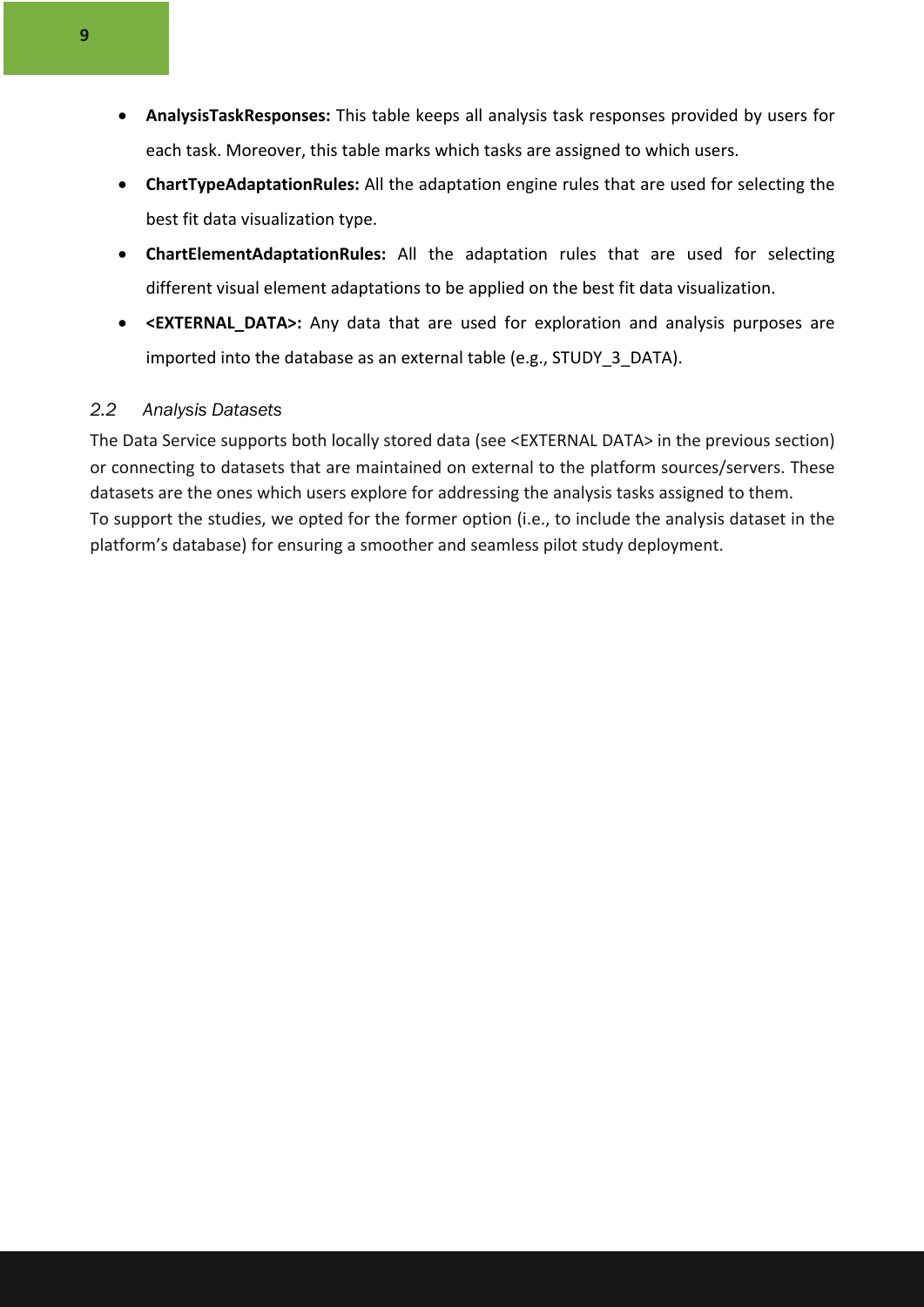### 3 Data Service Layer

Data retrieval and analysis in IDEALVis is performed using a graphical user interface coined "Analysis Wizard", which enables a data analyst user to request data for a specific analysis, without explicitly having to type a query (i.e., code or expressions of a specific query language). Instead, the Analysis Wizard enables the user to easily construct a database-agnostic JSON query specification for a given analysis, using buttons and drag and drop functionality. Moreover, the Analysis Wizard is powered by the Query Engine, which is responsible for three key operations including: (i) storing and parsing XML files that describe each dataset that the Query Engine/Analysis Wizard can interact with; (ii) interpreting and transforming the JSON query specification to valid/realized query language (e.g., Microsoft Transact SQL); and (iii) executing the realized query on the target dataset, retrieving the results and returning them as a list of dictionaries i.e., JSON format. The sections below provide the specifications of the XML dataset descriptors, and further describe the process of transforming a JSON query specification to a query string.

#### *3.1 Dataset XML Descriptors*

The Query Engine is agnostic of how the data are represented (i.e., their schema). Therefore, each dataset that the platform interacts with needs to be described using a specific XML descriptor file. For a given dataset, the descriptor file provides information, such as (i) the dataset name, (ii) the dataset available schema/attributes, their data types and their human-readable name i.e., label, and (iii) the available attribute hierarchies. An example sales dataset descriptor file can be seen at Figure 2. More specifically, the descriptor aims to provide all the necessary dataset metadata and facilitate a mapping between the actual database constructs and the internal Query Engine representations. This mapping is achieved by the *db* attribute on the and *tdata* XML elements as seen in Figure 2.

```
<transactional_data id="transactions" db="STUDY_3_DATA" label="Study 3 Data">
   <data>
        <tdata id="date" type="attribute" db="TDATE" label="Date" format="date" />
        <tdata id="year" type="attribute" db="YEAR" label="Year" format="int" />
        <tdata id="month" type="attribute" db="MONTH" label="Month" format="int" />
        <tdata id="day" type="attribute" db="DAY" label="Day" format="int" />
        <tdata id="quarter" type="attribute" db="QUARTER" label="Quarter" format="int" />
        <tdata id="brandName" type="attribute" db="BRAND" label="Brand" format="string" />
        <tdata id="productName" type="attribute" db="PRODUCT_NAME" label="Product" format="string" />
        <tdata id="mSalesValue" type="measure" db="M_SALES_VALUE" label="Sales Value (Measure)" format="decimal" />
        <tdata id="mSalesVolume" type="measure" db="M_SALES_VOLUME" label="Sales Volume (Measure)" format="decimal" />
   </data>
   <hierarchies>
        <hierarchy id="dateHierarchy" label="Date Hierarchy">
           <level tdataid="year">
               <level tdataid="month">
                   <level tdataid="day" />
               </level>
           </level>
        </hierarchy>
   </hierarchies>
 /transactional_data>
```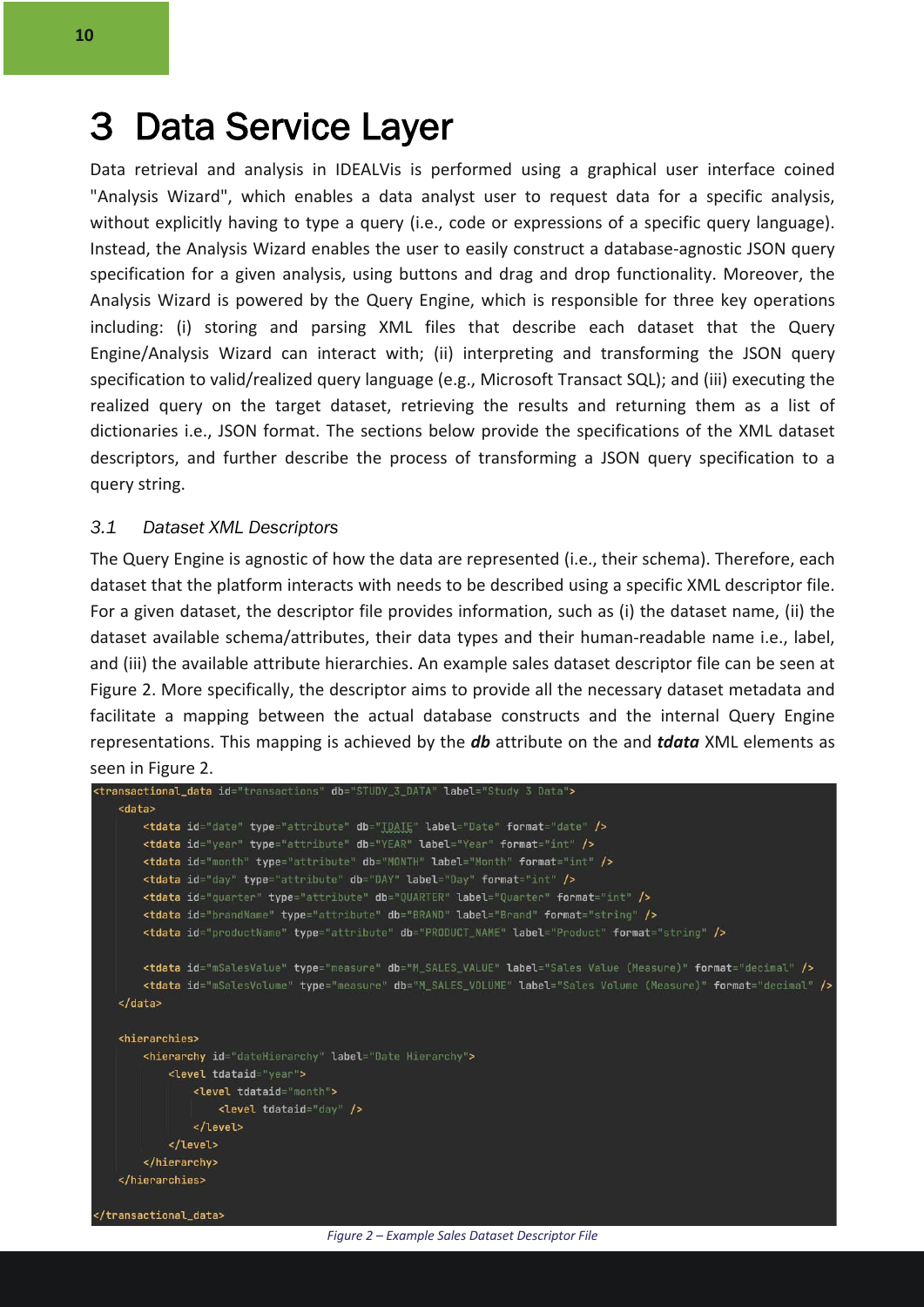Given a descriptor XML file, the Query Engine parses it down to a *DatasetSpec* C# object which is used for communicating dataset specifics to the front-end (i.e., details about available datasets and their attributes etc. used to populate information in the Analysis Wizard interface) and for mapping/transforming the JSON query specification into a proper query language (i.e., given that the query spec has the mSalesValue measure in the list of selected attributes this would map to M SALES VALUE in the actual query language as dictated by the example XML descriptor in Figure 2.

#### *3.2 JSON Query Specification*

While the user is interacting with the Analysis Wizard interface, all user's choices are combined into the JSON query specification. For example, in order to retrieve the desirable data for an example task narrated as "*Identify the month with the highest sales volume during 2019 for brand IdealCola*", the Analysis Wizard attributes selection step will need to be configured as illustrated in Figure 3 and Figure 4. The illustrated configuration will result to the generated JSON query specification as shown in Figure 5, assuming that (i) the transactions dataset (Figure 2) was selected along with the list report analysis and a line chart for output.

| <b>SAVE ANALYSIS</b><br>Final Result |
|--------------------------------------|
|                                      |
|                                      |
|                                      |
| $\bullet$ $\circ$                    |
| $\bullet$ $\circ$                    |
| $\bullet$ $\circ$                    |
| $\bullet$ $\circ$                    |
| $\bullet$ $\circ$                    |
| $\bullet$ $\circ$                    |
| Not Aggregati<br>۰                   |
| ۰<br>v.                              |
|                                      |

*Figure 3 - Analysis Wizard - Selecting Attributes*

| Data Filters<br>11 - 12 - 12 12 12 12 13 |               |                |            |           |                 |                               |
|------------------------------------------|---------------|----------------|------------|-----------|-----------------|-------------------------------|
| Year                                     | $\mathcal{L}$ | EQUAL TO $(=)$ | $\omega$   | 2019      |                 | AND<br>$\checkmark$<br>Remove |
| Brand                                    | $\omega$      | EQUAL TO (=)   | $\omega^-$ | IdealCola |                 | Logi<br>$\sim$<br>Remove      |
| <b>CLOSE</b><br>and the contract of the  |               |                |            |           | <b>ALCOHOL:</b> |                               |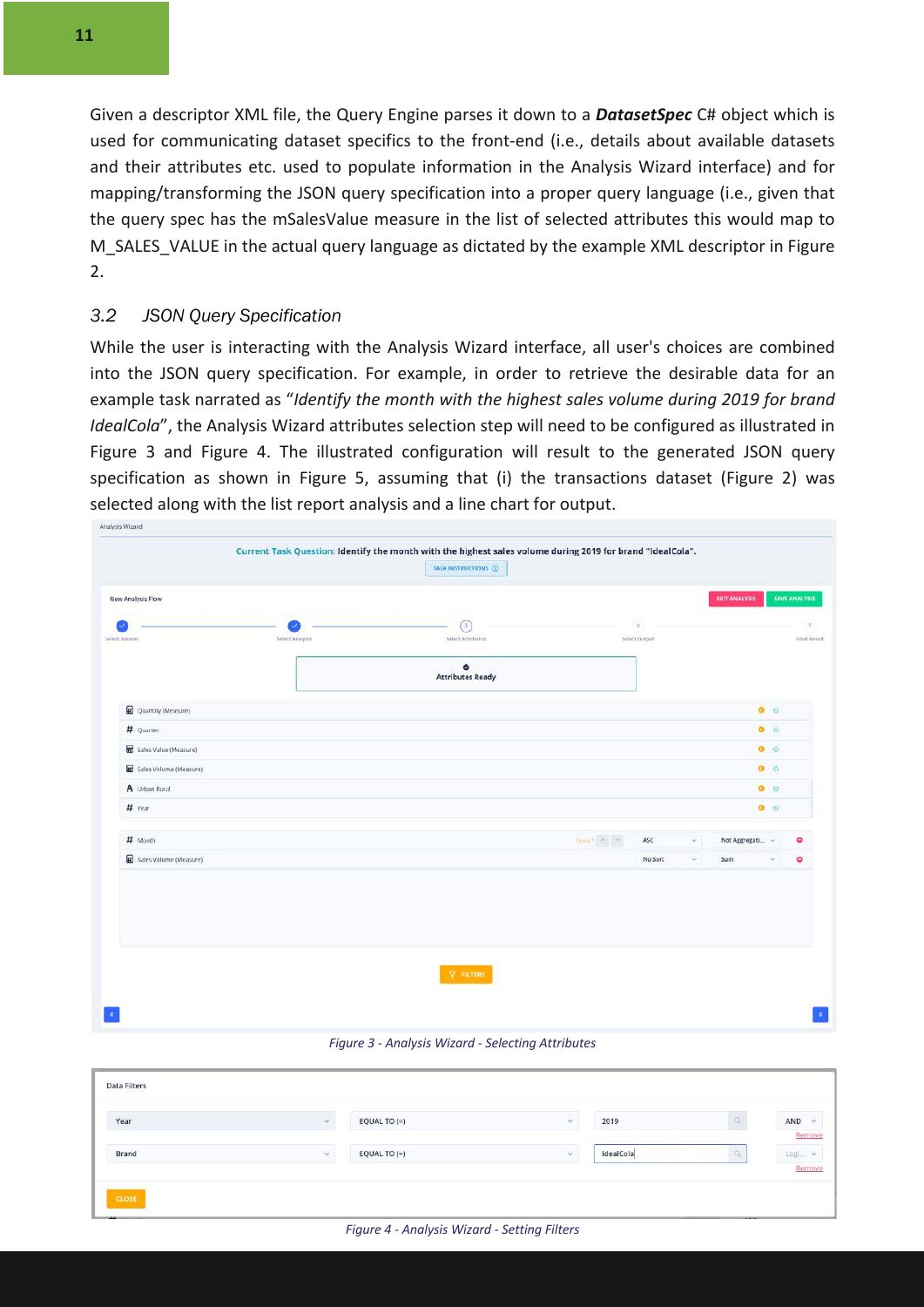```
"datasetId": "transactions",
"analysisMethod": "ListReport",
"outputMethod": "Line",
"attributes": [
  \mathcal{A}"id": "month",
    "aggregationType": null,
    "type": "Categorical",
    "order": "Ascending"
  \mathcal{F}\overline{A}"id": "mSalesVolume",
    "aggregationType": "Sum",
     "type": "Numerical",
    "order": null
  \rightarrow1<sub>r</sub>"filters": [
 \mathcal{A}"property": "year",
    "compareValue": "2019",
    "relationalOperator": "EqualTo",
    "logicalOperator": "AND"
  \mathcal{F}_{\mathcal{F}}\overline{A}"property": "brandName",
    "compareValue": "IdealCola",
    "relationalOperator": "EqualTo",
    "logicalOperator": null
  \mathcal{F}\overline{1}
```
*Figure 5 - Example JSON Query Specification*

Once the user has finished configuring their analysis the fifth step of the Analysis Wizard takes the generated JSON query specification and sends it to the server so it can be realized to a valid query language by the Query Engine. The Query Engine implementation is flexible and can easily be extended to support many query languages. For the purposes of this project, the current implementation allows only for realizing the JSON query specification to Microsoft's Transact SQL. For instance, given the above JSON query specification as input, the Query Engine will produce the following SQL Query as shown in Figure 6.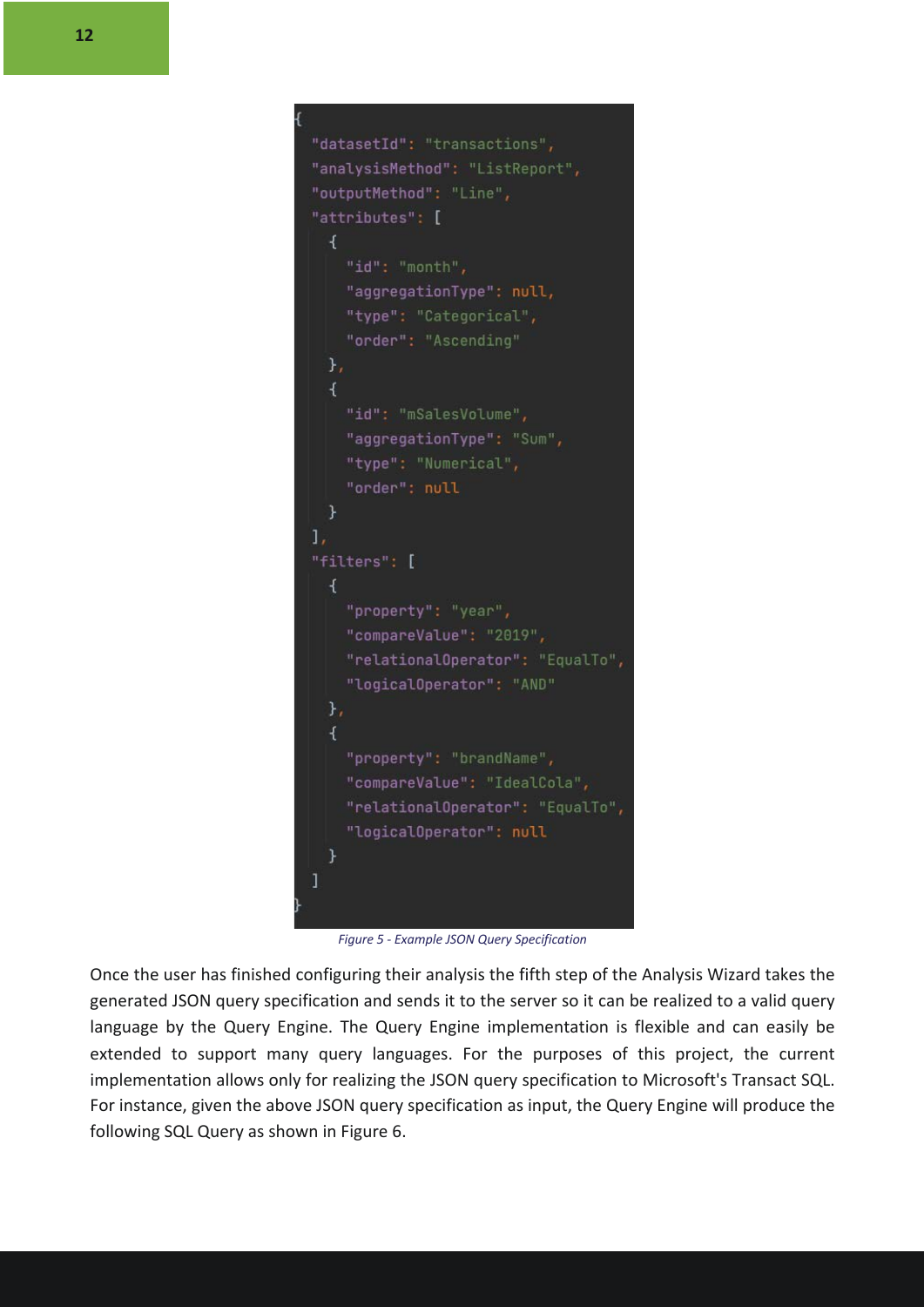| SELECT [S0] [MONTH] AS [C0], SUM([S0] [M_SALES_VOLUME]) AS [C1]   |  |
|-------------------------------------------------------------------|--|
| FROM [STUDY_3_DATA] AS [S0]                                       |  |
| WHERE $[SO]$ . $[BRAND] = 'IdealCola' AND [SO]$ . $[YEAR] = 2019$ |  |
| GROUP BY [SO]. [MONTH]                                            |  |
| ORDER BY [CO] ASC                                                 |  |

*Figure 6 - Example Realized SQL Query*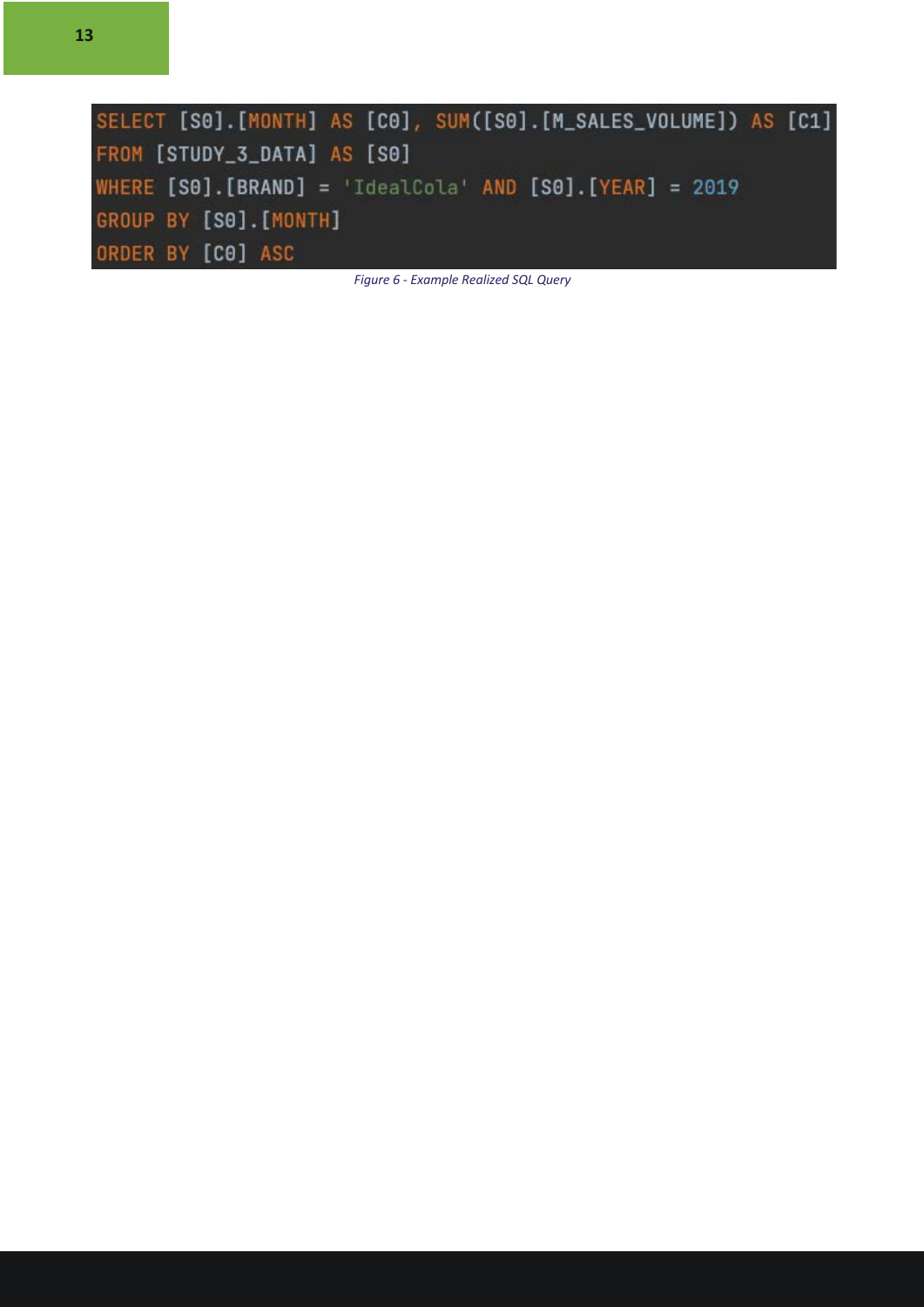## 4 Analytics Service

The Analytics Service is responsible for further analyzing and preparing queried data retrieved from the dataset (using the Data Service), for the purpose of producing meaningful results according to the request of the user. Specifically, this service exposes multiple knowledge data discovery mechanisms (e.g., statistical algorithms for descriptive, predictive, and prescriptive analytics) that can be executed on the queried data. Acting as a pipeline, this service ingests the data that were requested from the dataset using the Data Service and transforms those data according to the analysis algorithm that was selected. If for example the Forecasting Analysis was selected, the queried data will be fitted to the forecasting algorithm that will further predict future values of the data distribution according to a set of parameters provided from the user as required by the algorithm.

During the process of constructing an analysis (i.e., JSON query specification) the user is required to select an analysis method to run on the queried data. This action is performed at step 2 of the Analysis Wizard as seen in Figure 7. The analysis method selected by the user is always reflected on the JSON query specification (Figure 5) as shown on line 3.

| New Analysis Flow       |                      |                              | <b>EXIT ANALYSIS</b>         | <b>SAVE ANALYSIS</b> |
|-------------------------|----------------------|------------------------------|------------------------------|----------------------|
|                         | $\left( 2\right)$    | $\sqrt{3}$                   | $\left( \overline{a}\right)$ | $\sqrt{5}$           |
| Select Dataset          | Select Analysis      | <b>Select Attributes</b>     | Select Output                | <b>Final Result</b>  |
| Select analysis method. |                      |                              |                              |                      |
|                         |                      |                              | $\leftarrow$                 |                      |
|                         | ij.                  |                              |                              |                      |
|                         | Descriptive Analysis |                              | Advanced Analysis            |                      |
|                         |                      |                              |                              |                      |
|                         |                      |                              |                              |                      |
|                         | 년                    | ΔШ                           | $\mathbf{H}$                 |                      |
|                         | Forecasting          | <b>Distribution Analysis</b> | <b>Correlation Analysis</b>  |                      |
|                         |                      |                              |                              |                      |
|                         |                      |                              |                              |                      |
|                         |                      |                              |                              |                      |
| $\blacksquare$          |                      |                              |                              | $\mathbf b$          |
|                         |                      |                              |                              |                      |

*Figure 7 - Analysis Wizard – Selecting Analysis*

In the next sub-sections, we provide the specifications of how an analysis is defined in the Analytics Service by illustrating parts of the codebase. Moreover, using diagrams we demonstrate the flow of information from *query* to *visualization* in order to further facilitate our explanation of the analytics supported by the KnowledgeBase.

#### *4.1 Analysis Definition*

Every analysis in the system is represented by an analysis method class which contains all the analysis logic. Data analyses in the system are implemented in an open manner, using a flexible hierarchical and polymorphic structure, which enables the KnowledgeBase to be easily extensible to a new set of analyses, while also being easily maintainable and testable. For extending the current system with a new analysis method, a new analysis method class needs to be created by inheriting the **AnalysisBase** abstract class and implement all required methods accordingly. A list of all the analysis methods implemented in the KnowledgeBase are presented in Figure 8. Below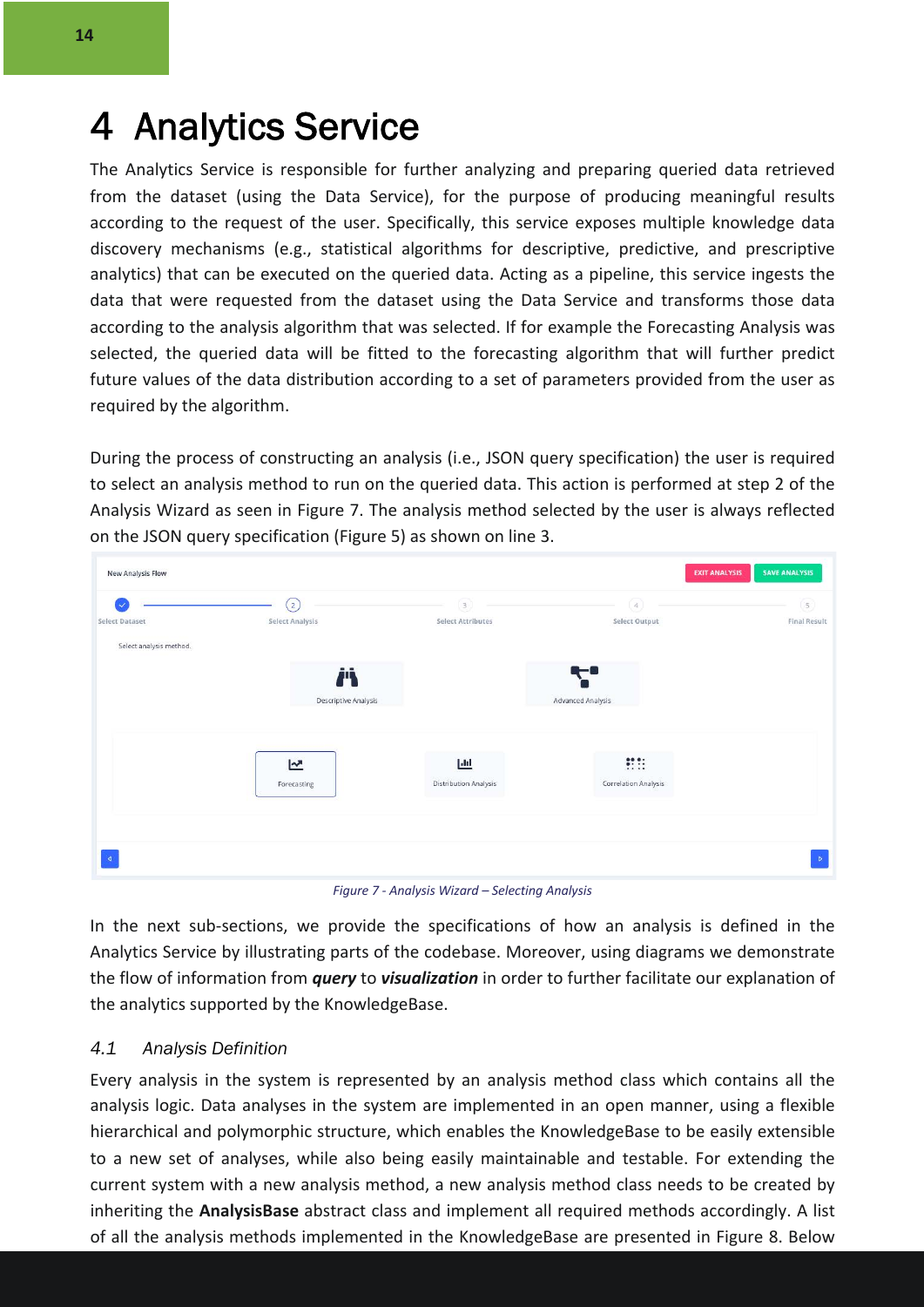we describe the **AnalysisBase** abstract class and the methods/functions that each analysis method class has to implement in order to satisfy the requirements of the abstract class.

| $\Box$ AnalysisMethods                                                                                                                                                                                                                                                                                                                      |
|---------------------------------------------------------------------------------------------------------------------------------------------------------------------------------------------------------------------------------------------------------------------------------------------------------------------------------------------|
| C# AnalysisBase.cs 22/04/2                                                                                                                                                                                                                                                                                                                  |
| <b>C# CorrelationAnalysis.cs</b>                                                                                                                                                                                                                                                                                                            |
| <b>C# DistributionAnalysis.cs</b>                                                                                                                                                                                                                                                                                                           |
| C# Forecasting Analysis.cs                                                                                                                                                                                                                                                                                                                  |
| C# ListReportAnalysis.cs 2                                                                                                                                                                                                                                                                                                                  |
| C# TopKAnalysis.cs 23/01/2                                                                                                                                                                                                                                                                                                                  |
| $\circ$ $\qquad$ $\qquad$ $\qquad$ $\qquad$ $\qquad$ $\qquad$ $\qquad$ $\qquad$ $\qquad$ $\qquad$ $\qquad$ $\qquad$ $\qquad$ $\qquad$ $\qquad$ $\qquad$ $\qquad$ $\qquad$ $\qquad$ $\qquad$ $\qquad$ $\qquad$ $\qquad$ $\qquad$ $\qquad$ $\qquad$ $\qquad$ $\qquad$ $\qquad$ $\qquad$ $\qquad$ $\qquad$ $\qquad$ $\qquad$ $\qquad$ $\qquad$ |

*Figure 8 - Implemented Analysis Methods*

**AnalysisBase:** Represents the actual analysis class that contains the necessary procedures that run when the user initiates a specific analysis. When this class is inherited for the purpose of creating a new analysis, the programmer is required to provide definitions to the three methods described below:

- **ProvideAttributeValidator:** Every analysis method has its own attribute validator which specifies the minimum and maximum data attributes and attribute data types required for the specific analysis to run. Moreover, a validator dictates which data visualizations can be used as the output for the specific analysis method. This method enables the programmer to assign an attribute validator object to the specific analysis method. Moreover, the validator object is run before the analysis query to make sure that all attributes were provided by the user.
- **ExecuteQuery:** This method is where the actual Query Engine is called for the purpose of retrieving the data required for the analysis. Each specific analysis method can define its own way of querying data via this method.
- **RunAnalysis:** This method is where the resulting query data are transformed and analysed according to the selected analysis method. In this function the programmer is required to build and return the **AnalysisReport** object resulting from the analysis.

Moreover, the AnalysisBase abstract class has a few pre-built methods, which are used across all analysis method classes as required. The user can also overwrite those methods if the need arises. Some of those methods are described below:

- **FromListOfDictionariesOfObjectKeyToStringKey:** This method performs a transformation on the data returned by the Query Engine. Essentially this method transforms the data from a list of dictionaries of key type object and value type object to a list of dictionaries of key type string and value type object.
- **ApplyDataToOutputMethodType:** This is an essential method which takes the final set of data resulting from the analysis and packs them in an **OutputMethodInstructions** object which contains all the information on how the data is to be visualised. The generated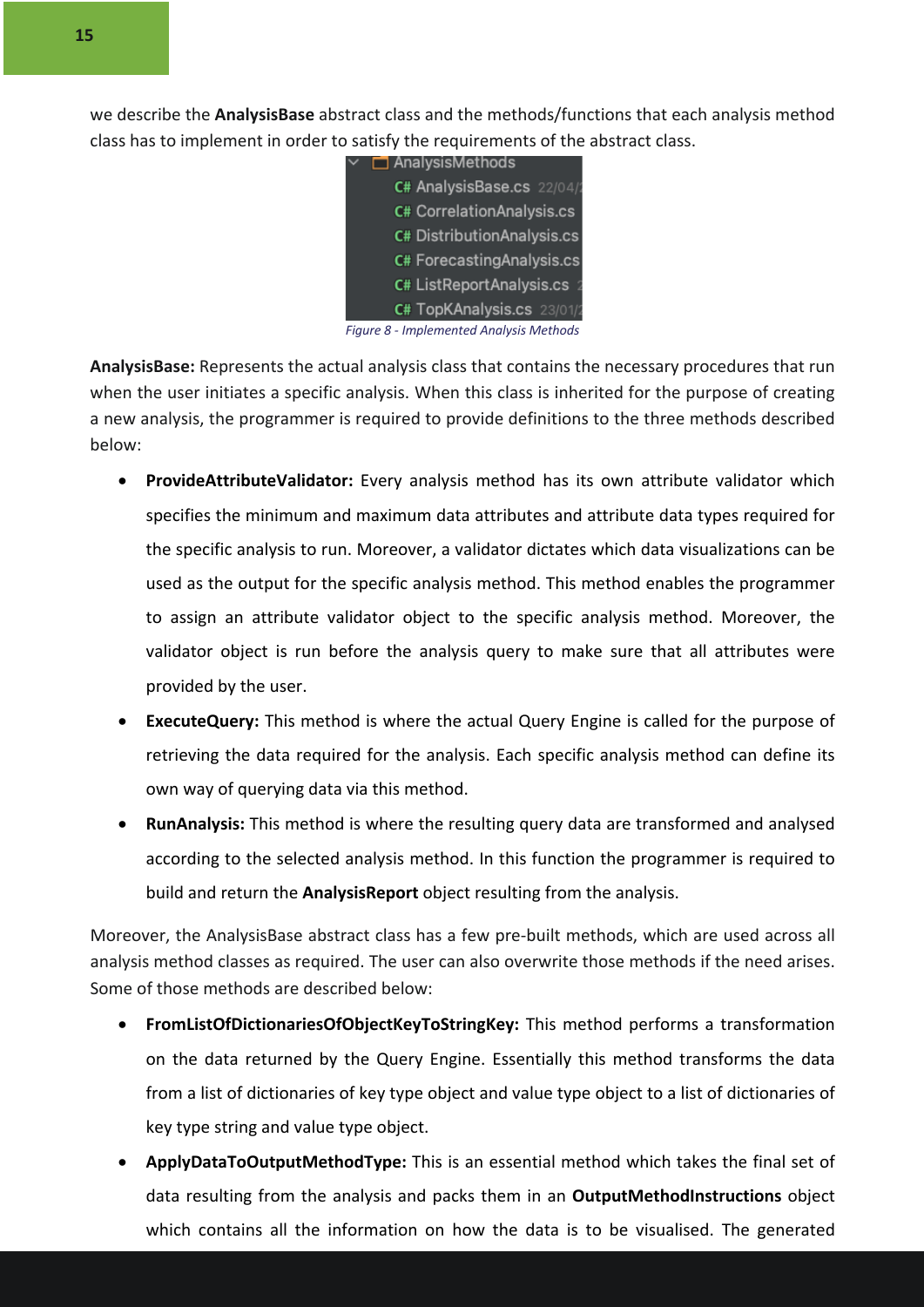**OutputMethodInstructions** object is always the result of a specific output method (i.e., data visualization) instructions builder, who dictates how the data are to be connected on the data visualization selected by the user. Moreover, if adaption is enabled for the current analysis task the adaptation engine will be called accordingly from this very method. Similar to output method builders the adaptation engine also returns an **OutputMethodInstructions** object.

• **BuildGroupByReportTitle:** This method automatically builds a default title for the resulting analysis report based on the data grouping provided.

Moreover, the AnalysisBase abstract class has a number of properties which are essential for every analysis method. Some of the essential properties are listed below:

- **analysisSemantics:** This property is an object which keeps various details regarding the user's request. This object is essentially built by the Analytics Service for all analyses prior to invoking the actual analysis object for data processing. Moreover, the **analysisSemantics** object represents a deconstructed, more detailed version of the JSON query specification of the analysis request (e.g., contains number of categorical, or measure attributes, number of aggregations etc). Information found in this property are used for example when the analysis validator checks if all essential attributes were selected by the user**.**
- **outputMethodType:** This property represents the selected output method i.e., data visualization selected by the user for the current analysis.
- **analysisParameters:** This property is a specific object different for every analysis method that is responsible for keeping any extra parameters provided to the analysis by the user. For instance, for the Top-K analysis this object will contain the K value provided by the user.

Moreover, all analysis methods implemented in the system are required to produce a single output; the **AnalysisReport** object as mentioned previously in the **RunAnalysis** method. This object's properties are described below.

- **ReportTitle:** Makes up the title of the analysis report that provides insight on to what is being analysed or visualized.
- **OutputMethodInstructions:** This is the object that contains all the analysis transformed data along with specific data visualization instructions as to how these data should be rendered by the data visualization engine.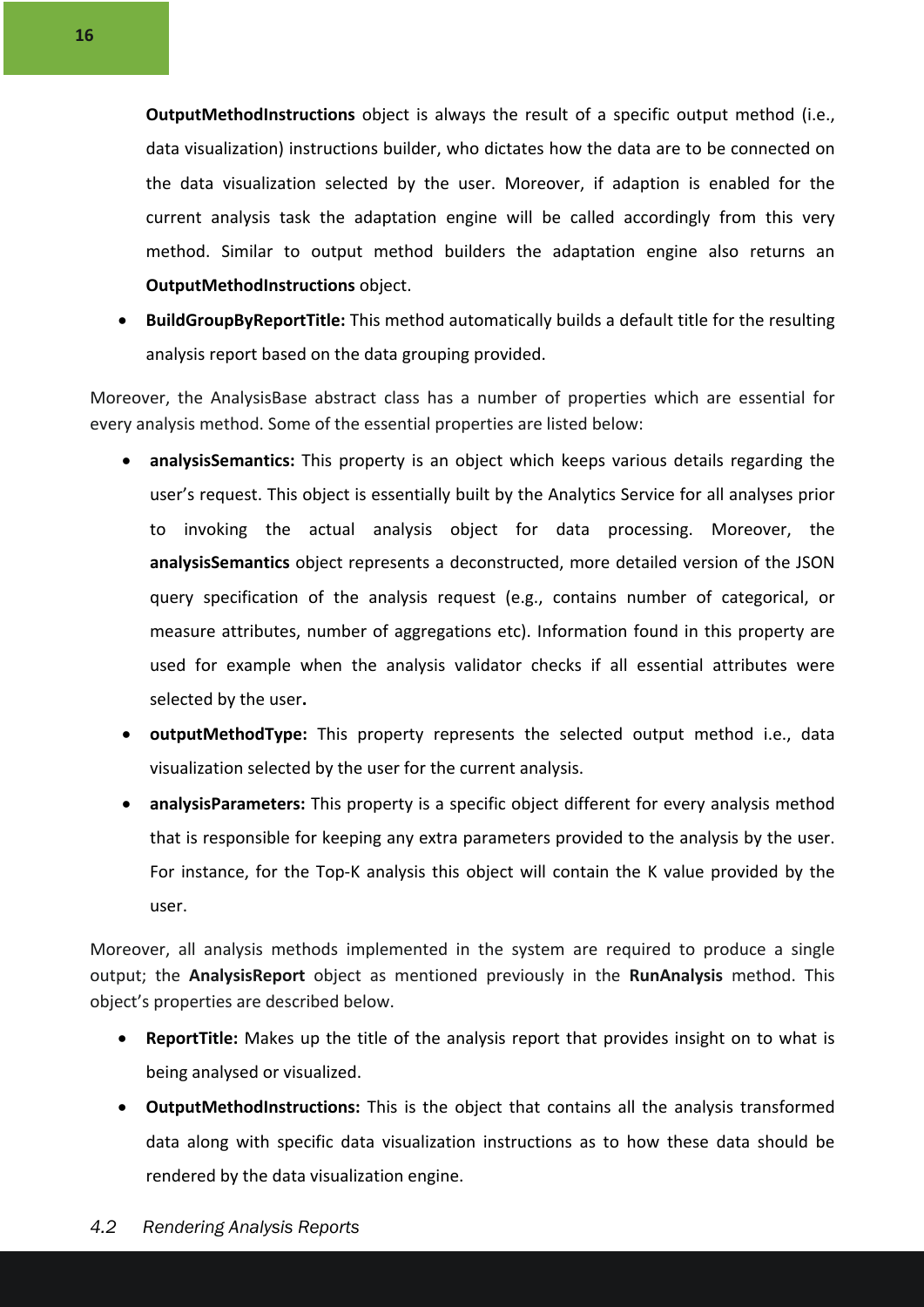Every new analysis added to the system, is enabled and accessible by data analysts only once it has been registered on the Analytics Service as well as through the appropriate Service Manager endpoint. Moreover, it must be noted that all resulting analysis report objects are rendered at the last step of Analysis Wizard. The Analysis Wizard which runs on the client's browser hosts the data visualization engine that can receive any given **AnalysisReport** object and render it accordingly. The diagram in Figure 9 further illustrates the flow of information that takes place when the data analyst user issues a specific analysis request via the IDEALVis platform.



*Figure 9 - Overall Analysis Request Data Flow*